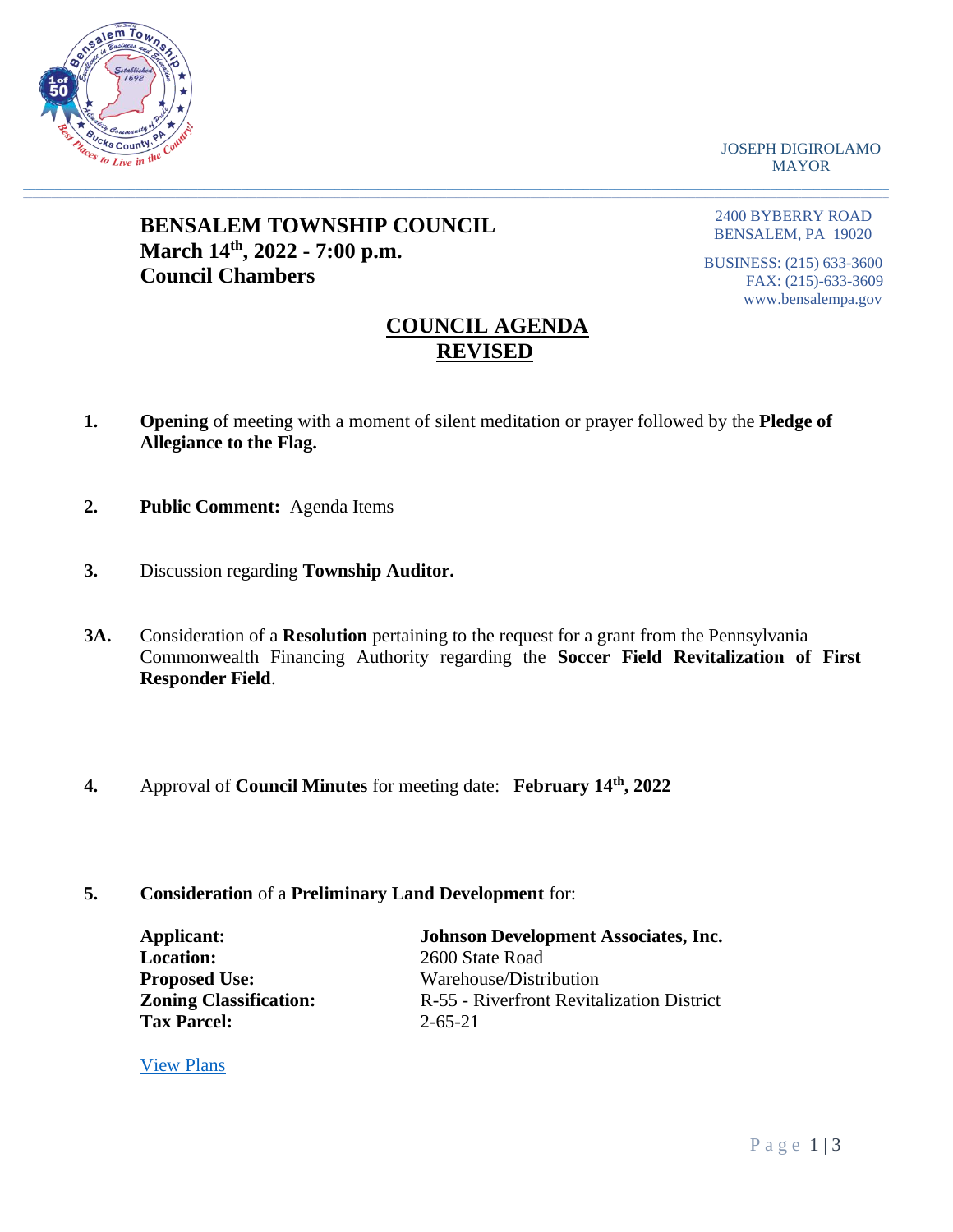## **6. Consideration** of a **Preliminary and Final Revised Land Development** for:

| Applicant:                    |  |
|-------------------------------|--|
| Location:                     |  |
| <b>Proposed Use:</b>          |  |
| <b>Zoning Classification:</b> |  |
| <b>Tax Parcel:</b>            |  |

**Applicant: Chick-Fil-A Location:** 3621 Horizon Blvd. **Fast Food Restaurant PCD** – Planned Commercial Park District **Tax Parcel:** 2-1-18-26

[View Plans](https://www.bensalempa.gov/uploads/2/4/9/3/24936441/horizon_blvd_3621_-_prel-final_ld_revised.pdf)

## **7.** Consideration of a **Preliminary and Final Revised Subdivision:**

**Applicant: Charles Woelk Site Information:** 1430 Lavender Road **Proposed Use:** Residential **Zoning Classification:** R-2 - Residential **Tax Parcel:** 2-32-185

[View Plans](https://www.bensalempa.gov/uploads/2/4/9/3/24936441/lavender_rd_1430_-_revised_2-_prel-final_subdivision.pdf)

## **8.** Consideration of a **Preliminary and Final Land Development:**

**Applicant: Presto Tape Site Information:** 1766 Winchester Road **Proposed Use:** Tape Manufacturing **Zoning Classification:** L-I – Light Industrial **Tax Parcel:** 2-45-21

[View Plans](https://www.bensalempa.gov/uploads/2/4/9/3/24936441/winchester_rd_1766_-_prel-final_land_devel__presto_tape_.pdf)

**9.** Consideration of a **Resolution** for **Act No. 537, PA Sewage Facilities Act,** plan revision for new land development of a parcel of land identified as **AQ Saint Katherine Drexel M.U.R. Development.**